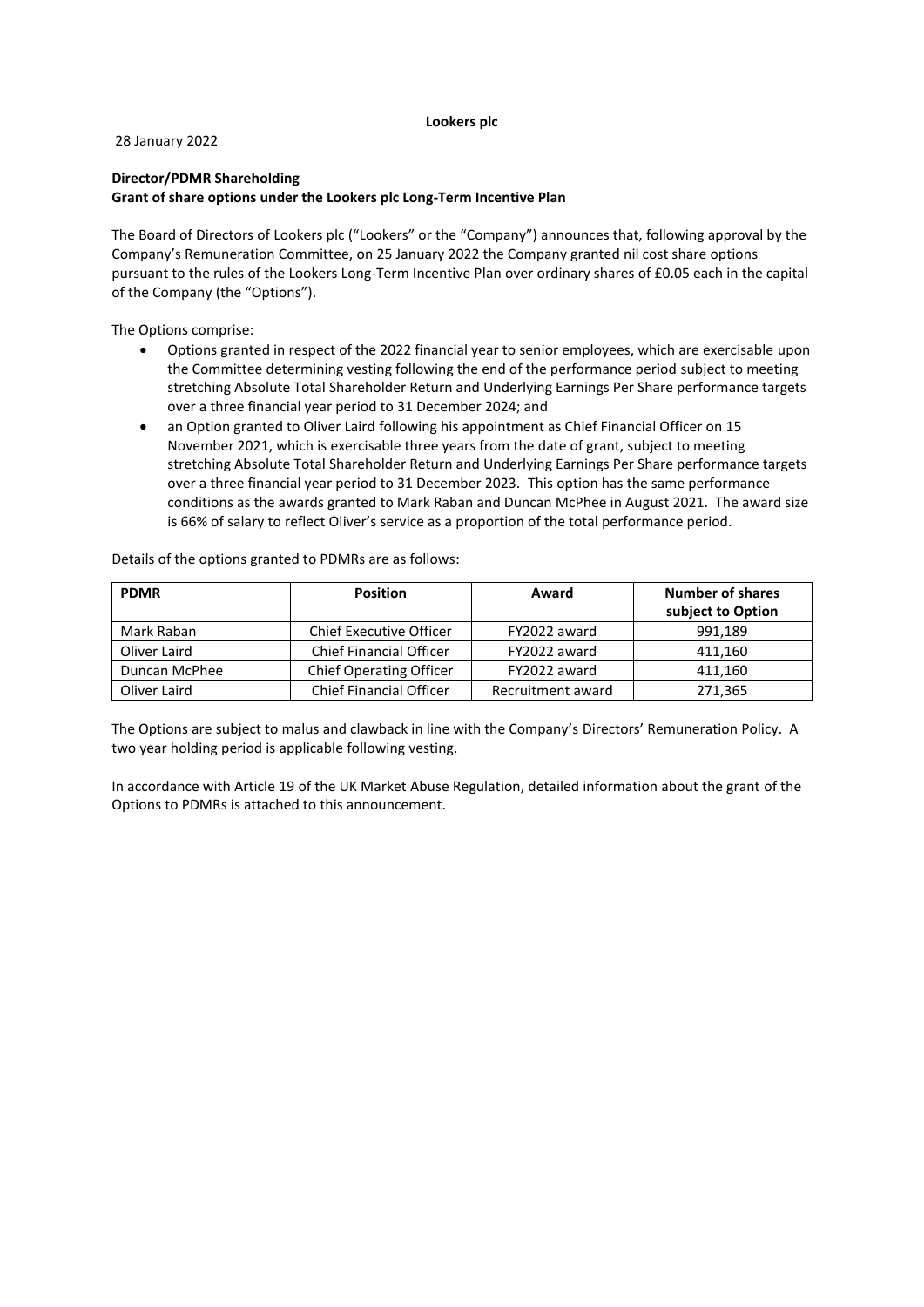## **NOTIFICATION AND PUBLIC DISCLOSURE OF TRANSACTIONS BY PERSONS DISCHARGING MANAGERIAL RESPONSIBILITIES AND PERSONS CLOSELY ASSOCIATED WITH THEM**

| 1. | Details of the person discharging managerial responsibilities/person closely associated |                                                 |  |
|----|-----------------------------------------------------------------------------------------|-------------------------------------------------|--|
| a) | Name                                                                                    | Mark Raban                                      |  |
| 2. | <b>Reason for the notification</b>                                                      |                                                 |  |
| a) | Position / status                                                                       | <b>Chief Executive Officer</b>                  |  |
| b) | Initial notification /<br>amendment                                                     | <b>Initial Notification</b>                     |  |
| 3. | Details of the issuer or emission allowance market participant                          |                                                 |  |
| a) | Name                                                                                    | Lookers plc                                     |  |
| b) | LEI                                                                                     | 213800TSB8PJEACDAV33                            |  |
| 4. | Details of the transaction(s):                                                          |                                                 |  |
| a) | Description of the<br>financial instrument                                              | Nil cost option over ordinary shares of 5 pence |  |
|    | Identification code                                                                     | GB00B17MMZ46                                    |  |
| b) | Nature of the<br>transaction                                                            | Grant of option                                 |  |
| c) | Price(s) and<br>volume(s)                                                               | Volume: 991,189                                 |  |
|    |                                                                                         | Price: nil cost option                          |  |
| d) | Aggregated<br>information                                                               |                                                 |  |
|    | Aggregated<br>volume                                                                    | $N/A$ – single transaction                      |  |
|    | Price<br>÷,                                                                             |                                                 |  |
| e) | Date of the<br>transaction                                                              | 25 January 2022                                 |  |
| f  | Place of the<br>transaction                                                             | London Stock Exchange                           |  |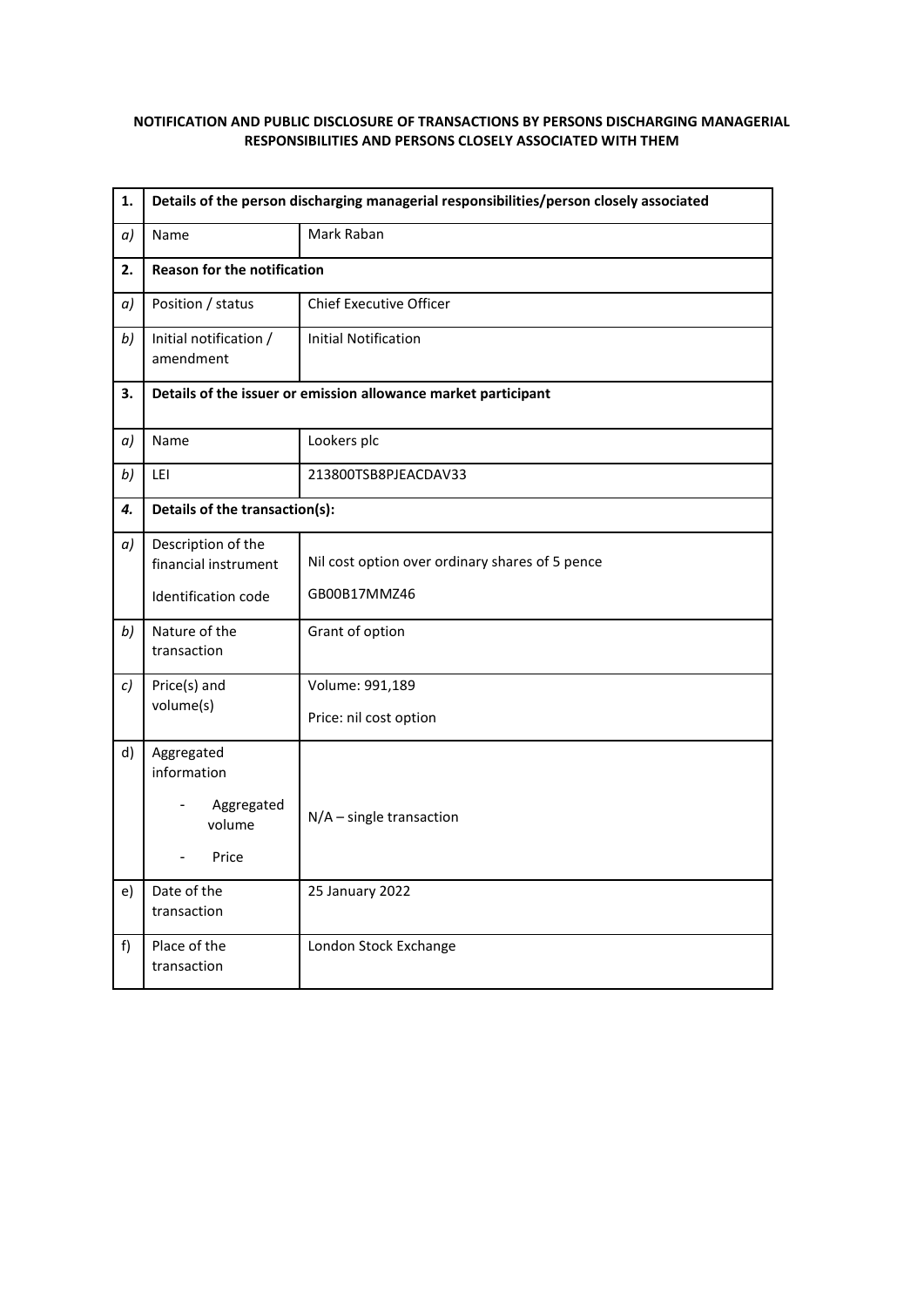| 1. | Details of the person discharging managerial responsibilities/person closely associated |                                                                 |  |
|----|-----------------------------------------------------------------------------------------|-----------------------------------------------------------------|--|
| a) | Name                                                                                    | Duncan McPhee                                                   |  |
| 2. | <b>Reason for the notification</b>                                                      |                                                                 |  |
| a) | Position / status                                                                       | <b>Chief Operating Officer</b>                                  |  |
| b) | Initial notification /<br>amendment                                                     | <b>Initial Notification</b>                                     |  |
| 3. | Details of the issuer or emission allowance market participant                          |                                                                 |  |
| a) | Name                                                                                    | Lookers plc                                                     |  |
| b) | LEI                                                                                     | 213800TSB8PJEACDAV33                                            |  |
| 4. | Details of the transaction(s):                                                          |                                                                 |  |
| a) | Description of the<br>financial instrument<br>Identification code                       | Nil cost option over ordinary shares of 5 pence<br>GB00B17MMZ46 |  |
| b) | Nature of the<br>transaction                                                            | Grant of option                                                 |  |
| c) | Price(s) and<br>volume(s)                                                               | Volume: 411,160<br>Price: nil cost option                       |  |
| d) | Aggregated<br>information<br>Aggregated<br>volume<br>Price                              | $N/A$ – single transaction                                      |  |
| e) | Date of the<br>transaction                                                              | 25 January 2022                                                 |  |
| f  | Place of the<br>transaction                                                             | London Stock Exchange                                           |  |